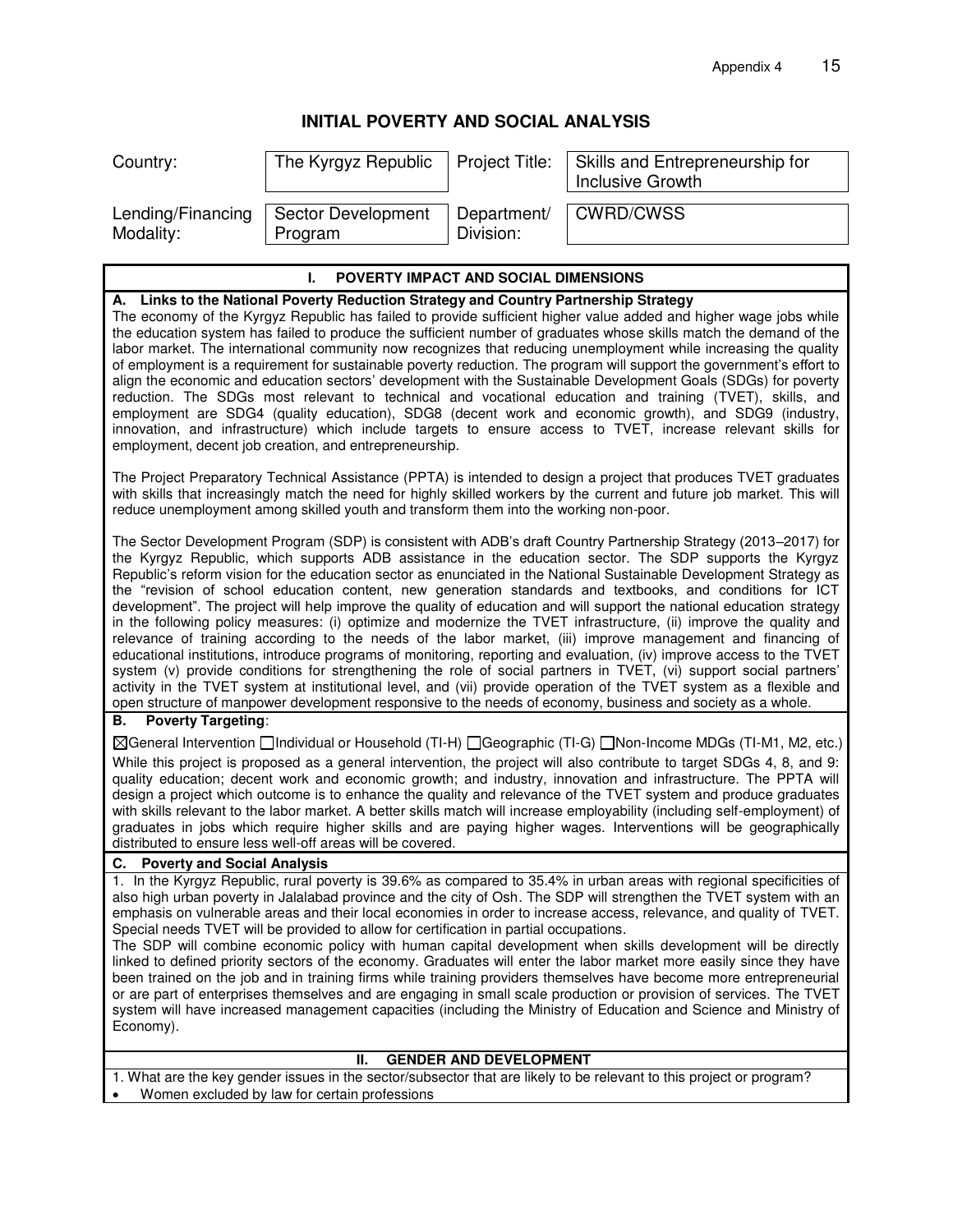|  |  | Education systems are characterized by gender imparities (school management male, general education |  |  |  |  |
|--|--|-----------------------------------------------------------------------------------------------------|--|--|--|--|
|  |  | teachers female, practical instructors depending on occupations highly gender biased)               |  |  |  |  |

- 'Female' and 'male' occupation stereotypes
- Low female occupational mobility, while high male occupational mobility

2. Does the proposed **project or program have the potential to make a contribution to the promotion of gender equity and/or empowerment of women by providing women's access to and use of opportunities, services, resources, assets, and participation in decision making?**<br> $\boxtimes$  Yes  $\Box$  No The project has significant scope to address

 $\Box$  No The project has significant scope to address gender, inclusion and social protection by improving access to education services. A gender action plan will be prepared during PPTA.

3. Could the proposed project have an adverse impact on women and/or girls or widen gender inequality?<br>  $\Box$  Yes  $\Box$  No  $\Box$  Yes

4. Indicate the intended gender mainstreaming category:

| $\Box$ GEN (gender equity)        | $\boxtimes$ EGM (effective gender mainstreaming) |
|-----------------------------------|--------------------------------------------------|
| $\Box$ SGE (some gender elements) | $\Box$ NGE (no gender elements)                  |

## **III. PARTICIPATION AND EMPOWERMENT**

| 1. Who are the main stakeholders of the project, including beneficiaries and negatively affected people? Identify how                                                                                                                       |
|---------------------------------------------------------------------------------------------------------------------------------------------------------------------------------------------------------------------------------------------|
| they will participate in the project design.<br>Key stakeholders are the Ministry of Education and Science, Ministry of Economy, Ministry of Labor and Social                                                                               |
| Protection, public and private employers, schools, students, parents, and teachers. PPTA will conduct an analysis of                                                                                                                        |
| stakeholder interests, perceptions, capacities, and resources as an important initial step in designing the SDP. This                                                                                                                       |
| will involve multiple methods including country-wide consultation series. The initial stakeholder identification will be                                                                                                                    |
| followed by an analysis of positive and negative impact of the SDP on the main stakeholders. For example, distance                                                                                                                          |
| learning as a form of skilling in TVET colleges is likely to be affected by the SDP due to improved quality assurance                                                                                                                       |
| mechanisms. The SDP design will include strategies to mitigate any adverse impact on key stakeholders. A                                                                                                                                    |
| stakeholder participation plan and communication strategy will be developed and implemented.<br>2. How can the project contribute (in a systemic way) to engaging and empowering stakeholders and beneficiaries,                            |
| particularly the poor, vulnerable and excluded groups? What issues in the project design require participation of the                                                                                                                       |
| poor and excluded?                                                                                                                                                                                                                          |
| Consultations will be conducted with poor, vulnerable, and excluded groups through workshops, focus group                                                                                                                                   |
| discussions, and workshops, especially regarding entrepreneurial and technical skills needed. Based on needs                                                                                                                                |
| assessment, relevant training sessions will be designed and implemented, if required. A project participation plan will                                                                                                                     |
| be prepared along with a stakeholder communication strategy to help clients/ beneficiaries of the education system                                                                                                                          |
| get involved in the SDP design and implementation. Special focus will be on including the industry and getting their                                                                                                                        |
| ownership of the SDP. This will help finalize the SDP design which will include implementation of mitigation plans.<br>The participation plan will also help develop a mechanism for continued stakeholder involvement as a dynamic tool to |
| be updated over the course of the SDP implementation. The stakeholder capacity will be assessed to participate in                                                                                                                           |
| the SDP implementation in a meaningful manner.                                                                                                                                                                                              |
| 3. What are the key, active, and relevant civil society organizations in the project area? What is the level of civil                                                                                                                       |
| society organization participation in the project design?                                                                                                                                                                                   |
| $\boxtimes$ Information generation and sharing (H) $\boxtimes$ Consultation (M) $\boxtimes$ Collaboration (M)<br>$\boxtimes$ Partnership (L)                                                                                                |
| 4. Are there issues during project design for which participation of the poor and excluded is important? What are they                                                                                                                      |
| and how shall they be addressed? $\Box$ Yes<br>$\boxtimes$ No                                                                                                                                                                               |
| There are no specific issues in the SDP design which require distinctive participation of poor and excluded. However,                                                                                                                       |
| all relevant stakeholders including students, parents, teachers, school directors, and civil society organizations will be                                                                                                                  |
| actively consulted in urban and rural areas to ensure holistic program design.                                                                                                                                                              |
| IV.<br><b>SOCIAL SAFEGUARDS</b><br>A. Involuntary Resettlement Category $\Box$ A $\Box$ B $\boxtimes$ C $\Box$ FI                                                                                                                           |
|                                                                                                                                                                                                                                             |
| 1. Does the project have the potential to involve involuntary land acquisition resulting in physical and economic<br>displacement? $\Box$ Yes<br>$\boxtimes$ No                                                                             |
| 2. What action plan is required to address involuntary resettlement as part of the PPTA or due diligence process?                                                                                                                           |
| $\Box$ Resettlement framework<br>$\Box$ Resettlement plan<br>$\Box$ Social impact matrix                                                                                                                                                    |
| $\boxtimes$ None<br>□ Environmental and social management system arrangement                                                                                                                                                                |
| B. Indigenous Peoples Category □ A □ B ⊠ C □ FI                                                                                                                                                                                             |
|                                                                                                                                                                                                                                             |
| 1. Does the proposed project have the potential to directly or indirectly affect the dignity, human rights, livelihood<br>systems, or culture of indigenous peoples?<br>$\Box$ Yes<br>$\boxtimes$ No                                        |
| 2. Does it affect the territories or natural and cultural resources indigenous peoples own, use, occupy, or claim, as                                                                                                                       |
| their ancestral domain? $\Box$ Yes<br>$\boxtimes$ No                                                                                                                                                                                        |